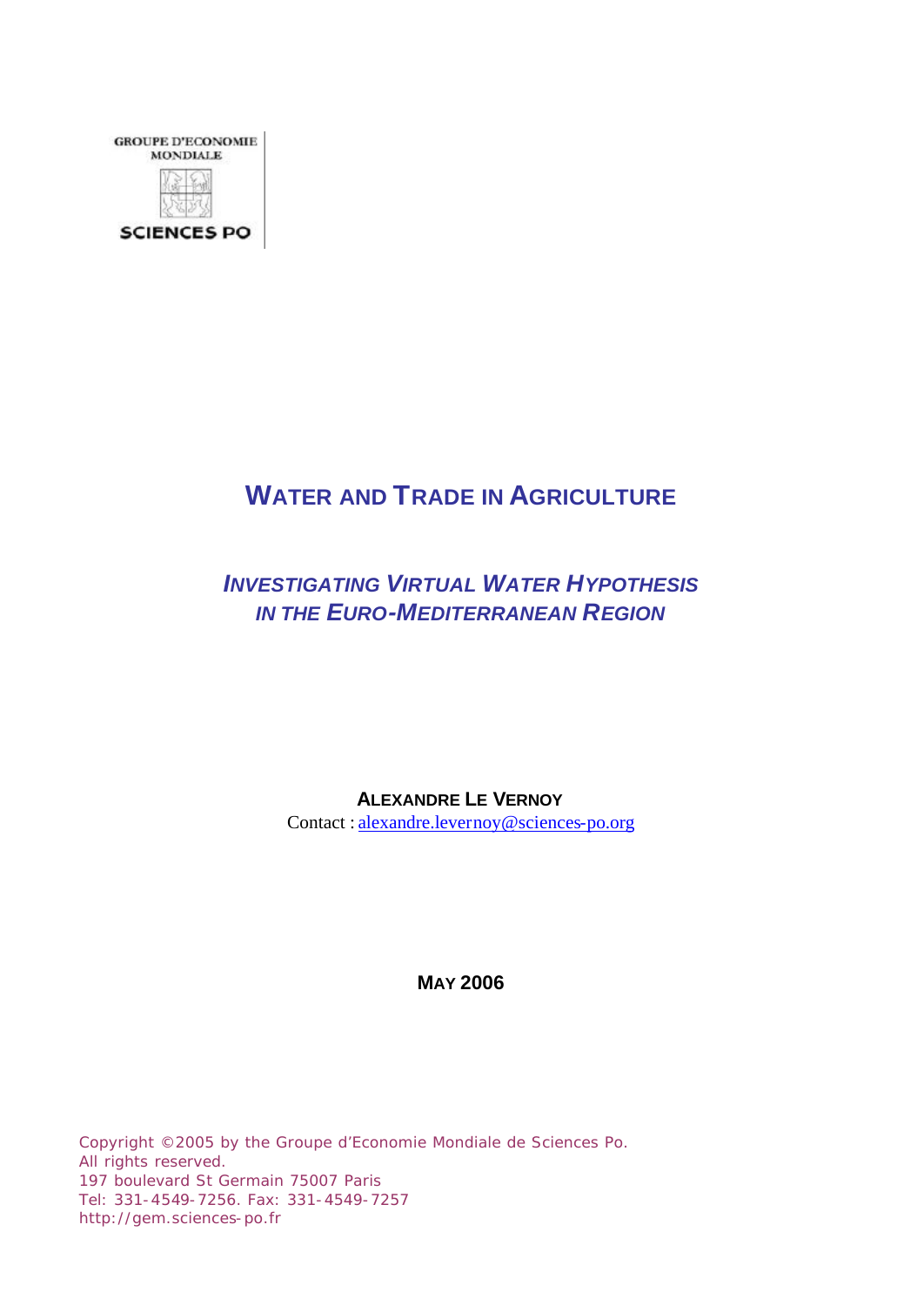## **ABSTRACT**

**A**griculture remains central to Mediterranean economic development. It is also the main user of water as it employs 65% of all water withdrawals in the region. Virtual water is defined as the quantity of water needed to produce a good or a service. In particular, international trade in crops involves virtual transfers from one country to another of the water embedded in the production process of agricultural commodities. Trade liberalization in agriculture might lead to significant water savings whenever trade flows are set out in a way that water efficient countries are favoured.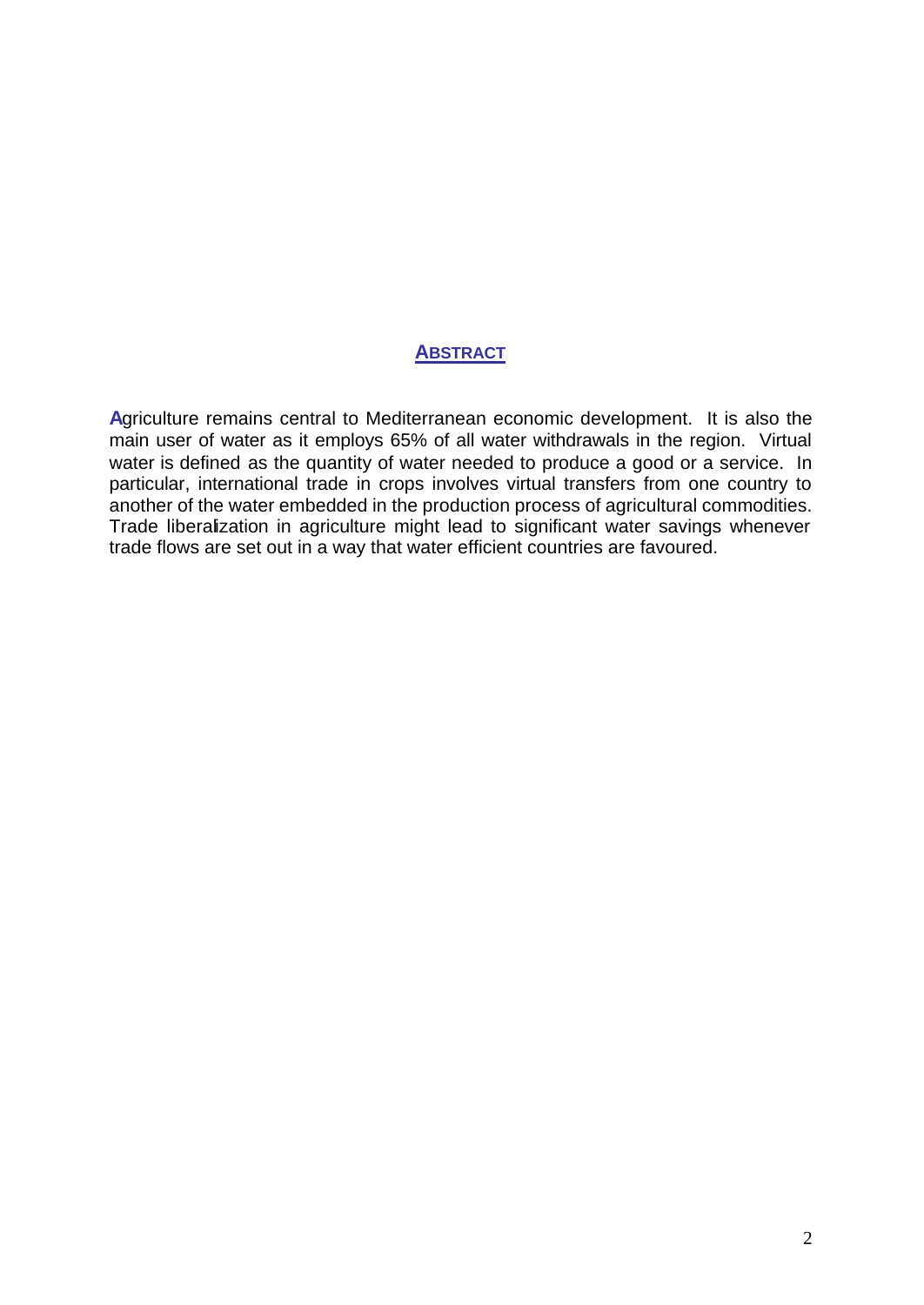#### **1. FIRST OBSERVATION**

Despite large improvement in water productivity over last fifty years<sup>1</sup>, water scarcity still represents one of the chief hindrances that agricultural sector's growth is facing in the developing world. In this line, the Mediterranean region suffers from the consequences of asymmetrical distribution of fresh water resources between countries and brings together more than half of the world *water-poor* population.

Today, agriculture uses large amounts of water. Withdrawals for agricultural purposes account for 65% of total resources available in the Mediterranean basin. In particular, the development of Southern and Eastern Mediterranean Countries (SEMC) is largely depending on the agricultural sector's perspectives of integration into the international trading system. Thus, the specific link between international trade in crops and water usages ought to be clearly identified so as to assess the impact of current trend of trade liberalisation.

The concept of virtual water enables to shed light on this relationship. Virtual water is by definition the quantity of water used in the production process of each agricultural commodity. Agricultural trade flows may then be *mapped* in terms of water contents implicitly exchanged. According to last estimations, the volume of virtual water being traded internationally and associated with agriculture amounts to 1250 km<sup>3</sup> per year (Renault & Zimmer 2002). This quantity is about a third of all the water used in agriculture in a year. Inciting savings depends on policy decision maker's ability to organise agricultural trade flows between *water-poor* and *water-rich* nations. This argument is obviously applicable to the Mediterranean basin where virtual water imports reached  $77 \text{ km}^3$  per year at the end of the last decade. In other words, international trade could substitutes direct water transfers and therefore contribute to compensate water endowment imbalances between nations.

## **2. MEDITERRANEAN FRESH WATER**

#### *Stress and tension*

l

**T**he Mediterranean region accounts for 7.3% of the world population though it merely owns 3% of the world water resources (Rosegrant *et al.* 2002b). Besides, SEMC gather almost 60% of worldwide water-*poor* inhabitants each of them collecting less than 1000 m<sup>3</sup> of water on a yearly basis. Adding up to their average scarcity, annual water supplies are geographically very unevenly distributed: the northern part of the region getting 80% of them, while the south and the east only get

<sup>&</sup>lt;sup>1</sup> According to *United Nation's Food and Agriculture Organization* (FAO), water productivity in agriculture doubled between 1961 and 2001.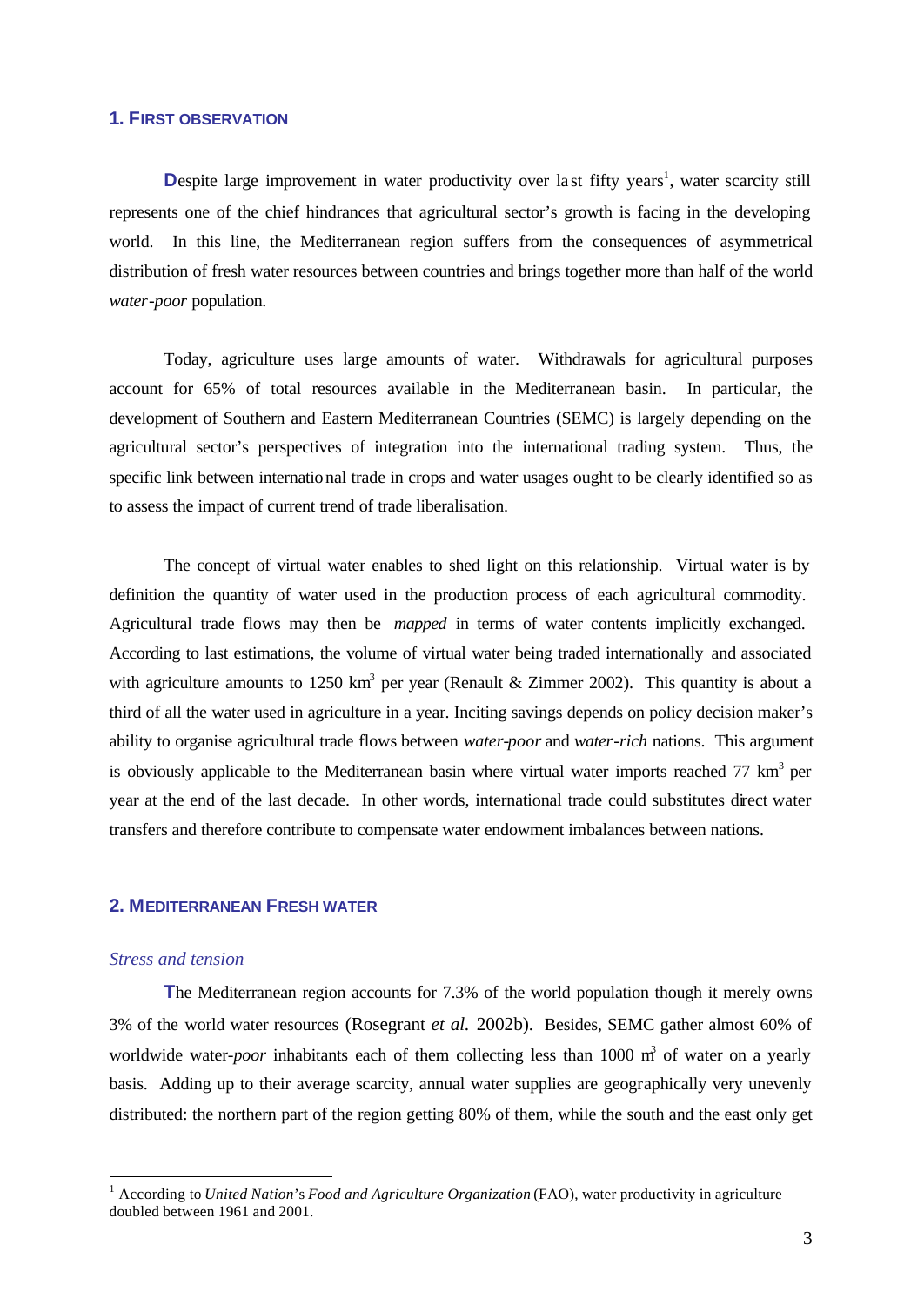6% and 12% respectively. Globally, SEMC are subjected to constant and repeated situations of *water*  stress<sup>2</sup>.

These facts depict a profound trend observable in the southern part of the basin: these countries cannot expect any increase in their water supply capacities. Firstly, because differences between annual renewable resources and resources effectively exploited are minimal. Secondly, as rainfalls are very low and losses by evaporation are very high, precipitations' intensity and regularity do not tolerate balancing fluctuations in water demands, binding countries to implement more and more irrigation infrastructure. Egyptian case is striking as 97% of cultivated areas are irrigated and represent 15% of the total cultivated area of the Mediterranean basin. In the same way, Israel and Lebanon use irrigation on more than half their cultivated area. Thirdly, all southern countries are constantly developing their irrigation systems on a large scale contributing to increase water stress.

## *Water for agriculture*

Like available resources, water demands in Mediterranean countries are very unevenly distributed and hardly ever match the size of their respective population. Asymmetries can sometimes be astonishing. For instance, Libya gathers 1.2% of the region's population and more than 8% of the total demand for water (Table 1).



Source: Plan Bleu, 2004

l

<sup>&</sup>lt;sup>2</sup> M. Falkenmark (1995) gave interpretation thresholds: from 1000 and up to 2000 inhabitants per hm<sup>3</sup> per year, the populations are under water stress and qualified as poor-water population. From 2000 inhabitants per hm<sup>3</sup> per year, it can be considered that the population is submitted to a durable and sustainable water shortage.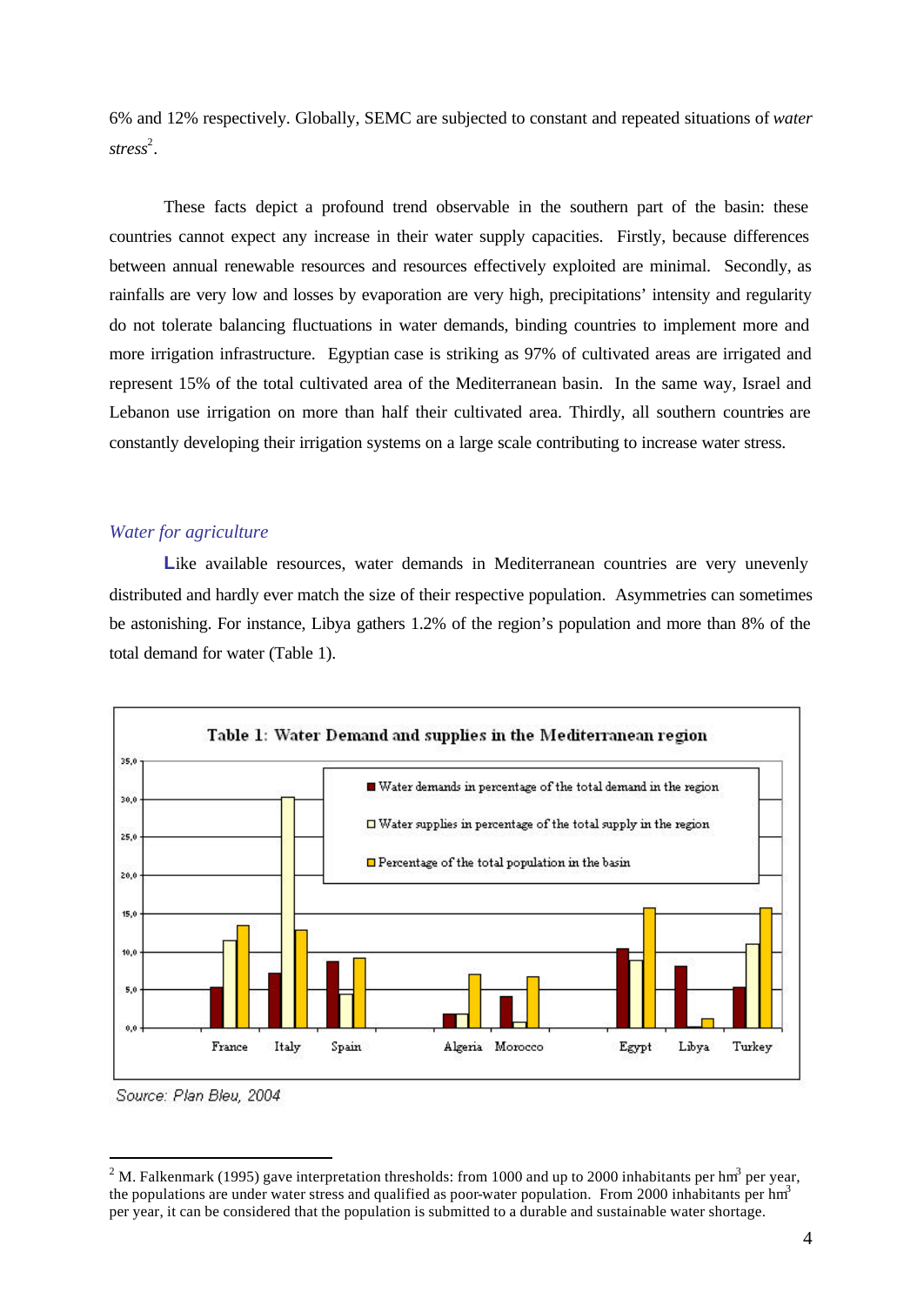Somehow, agriculture constitutes the first user of water and especially in areas where irrigation are widely spread. The southern part of the region soaks up 41% of all the water consumed for agricultural purposes in the entire basin against 26% for the eastern and 32% for the northern part. Indeed, it is in the SEMC (especially Egypt, Libya and Syria) that irrigated agriculture is most spread. Conversely, the northern part of the region is the most important user of water for domestic purposes: Europeans engulf 57% of all the volume of water devoted to domestic uses in the region and the industrial sector constitutes 39% of the total northern demand for water<sup>3</sup>.

Water shortage will probably affect 60 million peoples from now on to 2025 especially in countries that have difficulties to mobilize additional exploitable resources to satisfy growing needs (Rosegrant *et al.* 2002a). As scarcity leads in general to increasing operating costs, discrepancies in water endowments require structural adjustment for those countries. Responses to these situations and prospects habitually entailed policies aiming at increasing mobilization of additional resources. Numerous water transfers have been put in place among Mediterranean countries in particular in SEMC where they have "a major structuring role of water savings" and usually provide a balance between "basin in surplus and in deficit" (Burak 2002). Yet, a growing number of studies shows that supply's increases, a traditional policy making tool, has reached a certain limit notably in arid and semi-arid countries. Shifting from a supply-oriented approach to a demand-oriented approach opens a wide array of opportunities and perspectives. This type of approach aims at cutting back losses (leaks and wastes) and improving efficiency in the water use by focusing on the user/consumer. This involves the coordination and the persuasion of individual actions through several mechanism or institutions.

#### **3. VIRTUAL WATER AND MEDITERRANEAN AGRICULTURE**

#### *Water dependence and transfers*

l

**D**iscrepancies between water uses and resources sometimes lead to a deficit generally filled by *water imports*. The *dependency ratio* measures the degree of autonomy in water resources of a territory *vis-à-vis* a country located upstream. Theoretically, this ratio ranges from 0% to 100% depending on the country ability to receive all or none of the water from abroad. It is worth mentioning that Southern countries are not, on average, more dependent than their Eastern and Northern counterpart. However, gaps are less likely to be compensated in the South and in the East where values are somewhat extreme: in the South, Egypt is dependent for about 37% of its water needs whereas Algeria, Morocco and Libya are close to absolute independency. In the East, Syria and Israel are not very autonomous regarding their water resources.

 $3$  This last percentage includes the water used for cooling energy plants; a sector that's considerably less developed in the southern and eastern part of the region.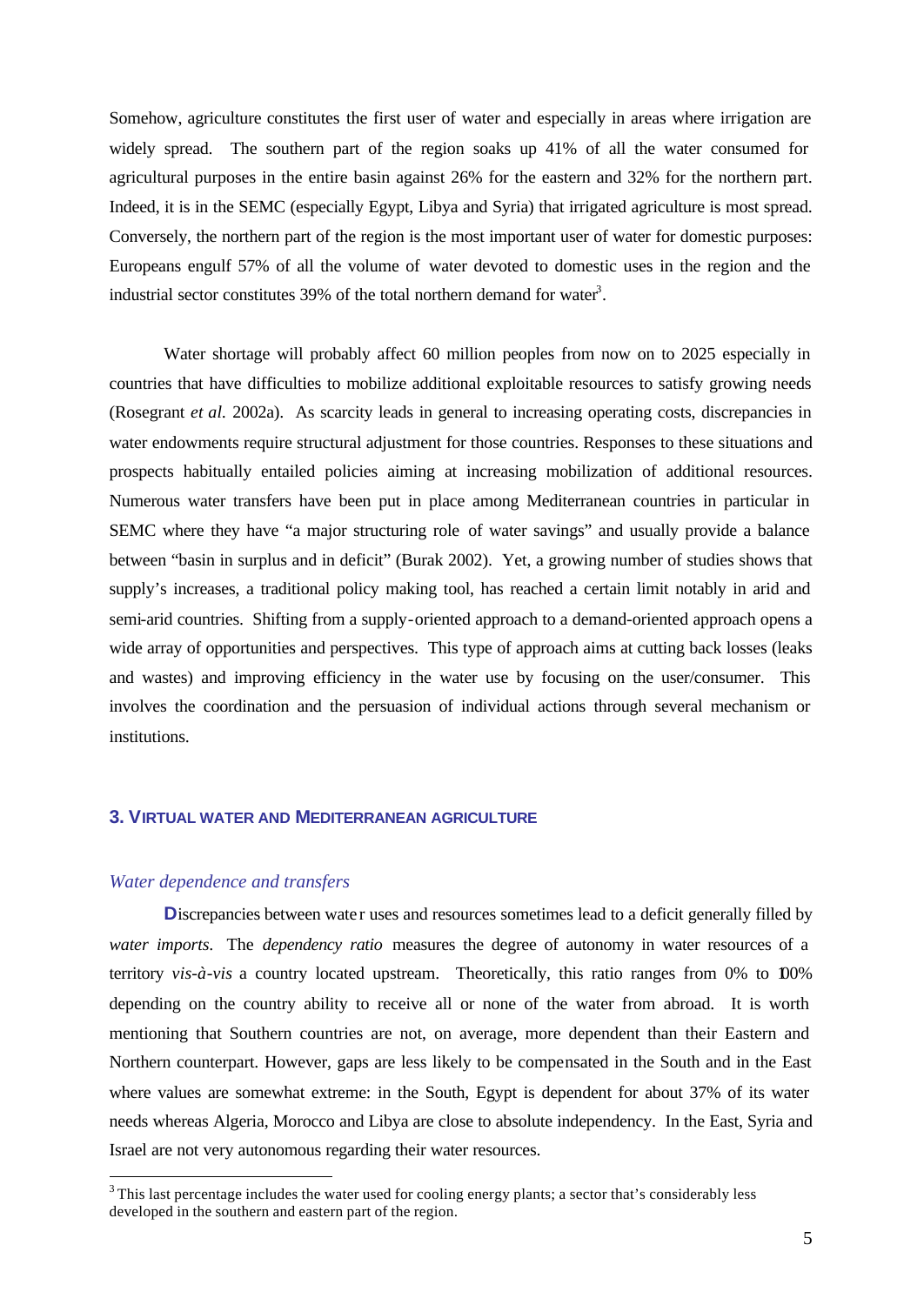This state of affairs echoes in the implementation of transfers project, though it does not constitute a management *per se* as it only moves resources from one place to an other without creating global savings and may even lead to losses due to the poor state of infrastructure. Water savings could be put into practice regionally, inter-regionally or internationally through a management tool that ensures the adequacy between relative scarcity of water resources and agricultural trade objectives in the Mediterranean region. Here, the concept of *virtual water* appears to be central.

#### *Definition*

**V**irtual water is the volume of water required for the production of a good or a service (Allan 1993 & 1994). In particular, international trade in crops involves virtual transfers from one nation to another of the water used in the production process of this good or service. This water is said to be *virtual* since it is not present *per se* in the envisaged traded product. The *specific water demands* for a crop (measured in  $m<sup>3</sup>$  per kilogram) varies accordingly to production conditions in time and place and accordingly to water use efficiency, say: water productivity. Hence, a country may save resources when it decides to import a product rather than produce it. Savings do not amount to the quantity of virtual water embedded in the imported product but to the volume of water the importers would have required to produce the same quantity of product. On the one hand, the production of a kilogram of wheat, cultivated in favourable conditions, like in France, requires on average half a cubic meter of water. On the other hand, in an arider country like Egypt or Morocco, the amount of water needed to produce the same quantity of wheat is two to eight times higher. Disparities are even more astounding for maize:



Sources: FAO, Aquastat, CropWat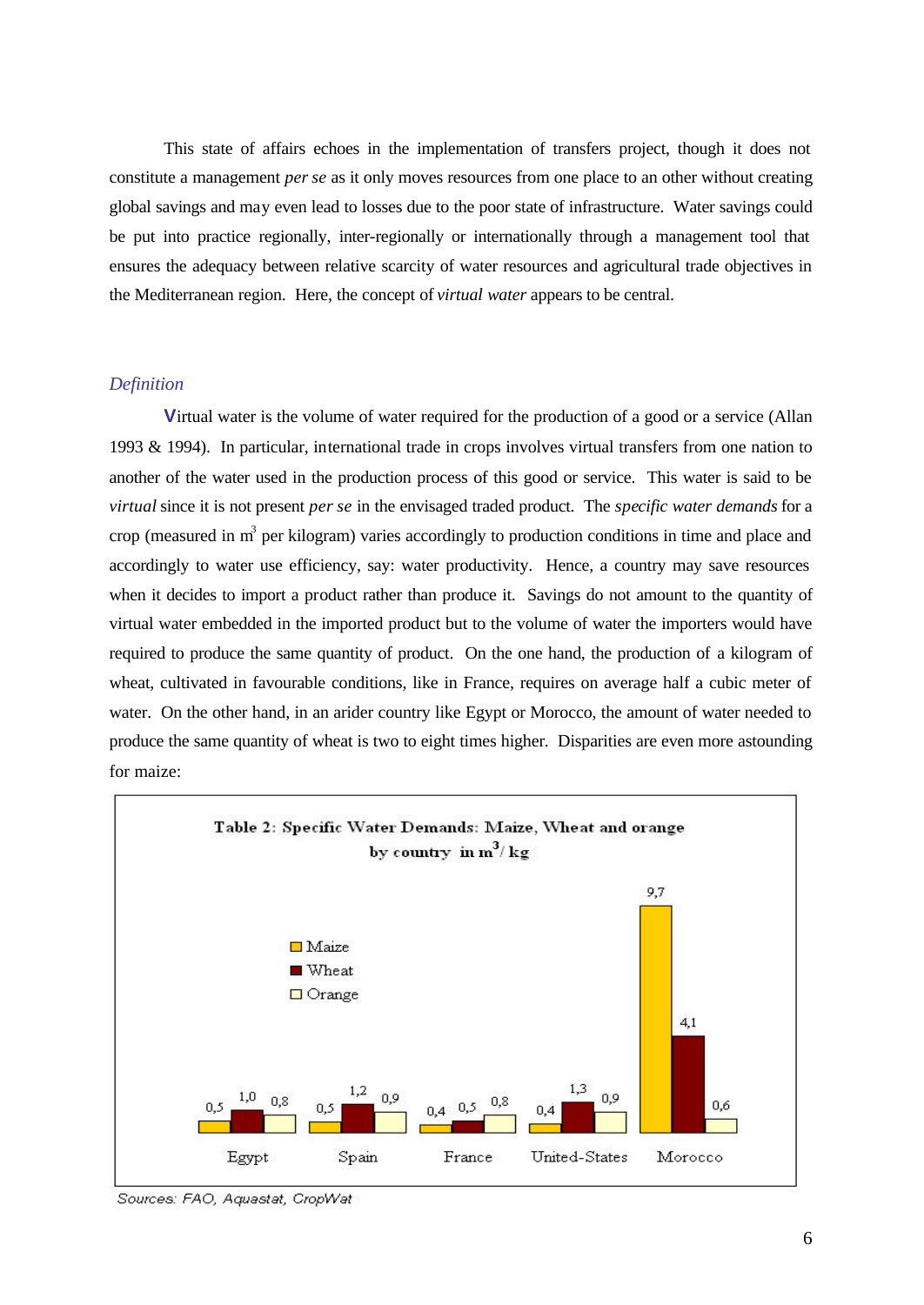Most recent studies assert that 67% of total virtual water flows are associated with international trade in crops, 23% with international trade in livestock and livestock products and 10% with trade in industrial goods (Hoeskstra *et al.* 2002). In principle, virtual water flows can be understood as comparative advantages between nations owning relatively more or less water resources (Hakimian 2003; Lant 2003). Thus, a *water-poor* country should implement a strategy aiming at producing and exporting products that are less water demanding and importing those containing more virtual water on the basis of its relative *water endowments* to its trading partners.

#### *Virtual water trade in the Mediterranean region: the state of play*

**A**mong first thirty world net exporters of virtual water associated to agriculture, four of them are European countries: France, Greece, United-Kingdom, Sweden and only one SEMC Syria<sup>4</sup>. Among major thirty world net importers of virtual water associated to agriculture, six of them are European countries: The Netherlands, Spain, Germany, Italy, Belgium and Portugal and six of them are SEMC: Egypt, Algeria, Morocco, Israel, Jordan and Tunisia. Net imports of virtual water in the region amounted to 77 km<sup>3</sup> per year for the 1995 – 1999 period and about 48 km<sup>3</sup> for the SEMC. Discrepancies in the region are very significant; the Southern part is accountable for half the total net imports whereas the southern and eastern part are respectively accountable for 37% and 10%.

## **4. INTERNATIONAL TRADE AND WATER SAVINGS**

**C**an positive impacts of virtual water imports be strengthened through adequate and wellconsidered choices of trade policy?

#### *Issues at stake*

l

**T**he question of Euro-Mediterranean agricultural trade and the one of water management are tightly intertwined. In line with first studies on virtual water flows between nations associated with agriculture, almost 13% of the water used by the agricultural sector is exported as virtual water (Renault & Zimmer 2002). The assumption at the heart of this paper is that the allocation of water resources to different agricultural productions in the Mediterranean region is neither efficient nor sustainable. Could these inefficiencies of usage be alleviated by trade liberalization?

In the up-coming decades, agricultural production will steadily grow in response to the increase of population and to the slight raise in prices especially in developing countries (OECD 2002;

<sup>4</sup> The ranking is available in the following study: Hoekstra *et al* – 2002.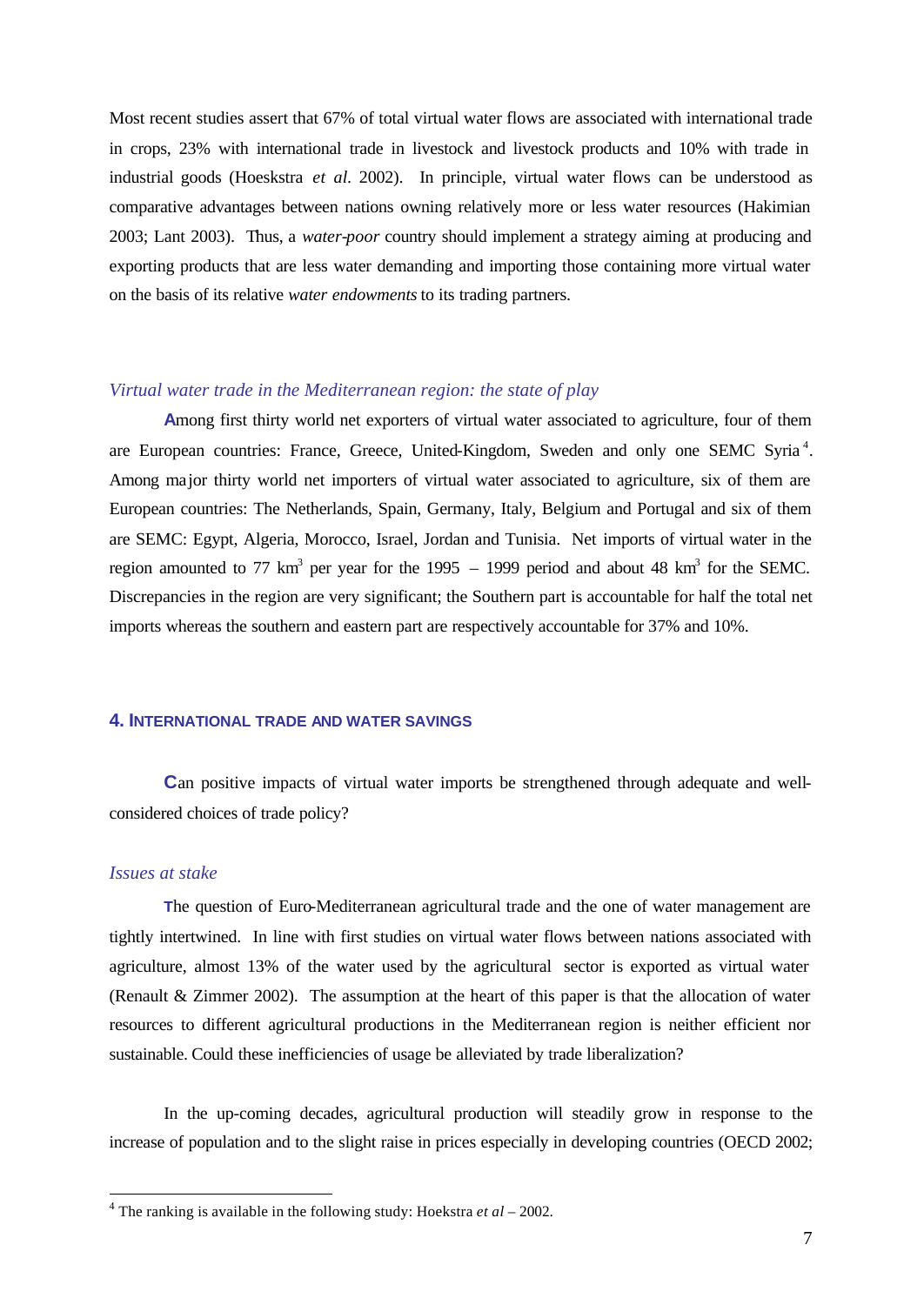Rosegrant *et al.* 2002*a*). These trends will most probably spark off the creation additional arable soil areas and further investments in irrigation infrastructures. Consequently, new water resources will be needed and allocated to agricultural production. Prospects to 2025 show that annual withdrawals in North Africa and in the Middle East will grow by 20%, being the  $3<sup>d</sup>$  most important increase among the 10 regions compared in the forecast (Rosegrant *et al.* 2002*b*). Nevertheless, potentially available and effectively exploitable resources will not be sufficient enough to allow such an increased pressure by demand in the SEMC. Despite imagining further water transfers or increased water productivity through technical innovation, countries will have to implement strategies using the concept of virtual water to ensure global water savings. The effectiveness of this approach can be estimated throughout the evaluation of the following hypothesis:

**1**<sup>ST</sup> **HYPOTHESIS**: As it was shown internationally (De Fraiture et al. – 2004), can it be verified at the Mediterranean region level that international trade in crops saves water? Put differently, is a chosen product effectively produced and exported by the country that uses relatively less water than its trading partner in the region?

2<sup>ND</sup> **HYPOTHESIS**: Does international trade involves that virtual water flows are reallocated in order to favour countries using rainfed agriculture? If this were the case, water savings and water productivity would then be upgraded locally or regionally.

**3 RD HYPOTHESIS**: Following the *Lant hypothesis* (2003) and international trade theory, *poorwater* countries should import food from *water-rich* countries and save this water for other purposes: domestic, industrial or environmental purposes.

#### *Scenarios and first results*

**Our** study relies on three scenarios affecting three products chosen among respective comparative advantages of both bank of the Mediterranean sea, say: *wheat, oranges and olive oil*.

Wheat constitutes a comparative advantage for the European Union (EU). In 2002, EU produce about 20% of the world wheat production: more than 104 millions tons. The sample of 10 SEMC chosen for the study produce 36 millions tons of wheat amounting to 6% of the world production. In 2002, Morocco is Europe's first orange supplier in the region, exporting almost 205 thousands tons. Egypt, Tunisia and Turkey ensure also part of Europe supply of oranges. Olive oil is a sensitive product (FEMISE 2003) as it is considered to be a potential source of high competition between EU and the SEMC. However, world production amounting to 3 millions tons, EU provides 87% of it.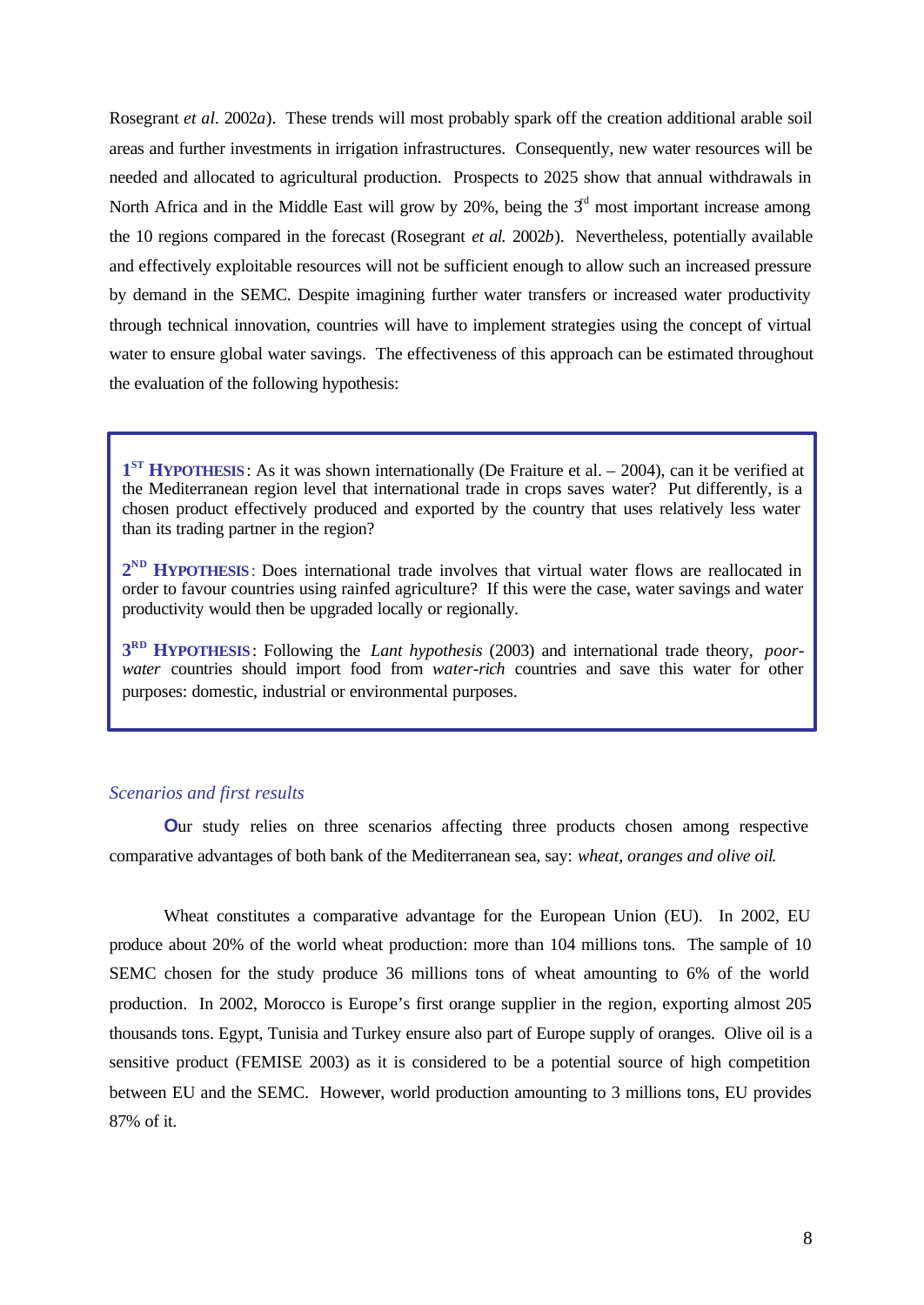Each scenario assigns a change in trade policy and draws the effects on 11 countries or country group and on the three selected products in term of virtual water trade. Besides, all three assumptions are tested for each scenario:

**1 ST SCENARIO**: EU liberalizes unilaterally its trade vis-à-vis its Mediterranean trading partners and consequently applies a zero tariff to all three products entering its market. Conversely, SEMC partners keep their trade protections.

2<sup>ND</sup> SCENARIO: EU liberalizes vis-à-vis its SEMC partners and SEMC do the same bilaterally visà-vis the EU. SEMC keep their protections among them.

**3 RD SCENARIO**: Liberalization is widespread in the region.

The third hypothesis expects that international trade in crops and agricultural products, according to economics theory, will reallocate virtual water flows in accordance with relative water scarcity. Then again, countries involved in this study use in a different way their water resources (rainfed or irrigated agriculture), be given the type of crops grown and their climate, hydrologic and geographic characteristics. Consequently, the third hypothesis will be proven to be valid provided that the first two are corroborated. Results gathered from simulations are summarized in the following table. It shows the evolution of tests on all hypotheses according to the level of liberalization<sup>5</sup>:

|                            | ıst<br><b>Scenario</b> |                           |                     | 2 <sub>nd</sub><br><b>Scenario</b> |                           |            | 3 <sub>nd</sub><br><b>Scenario</b> |              |            |
|----------------------------|------------------------|---------------------------|---------------------|------------------------------------|---------------------------|------------|------------------------------------|--------------|------------|
|                            | Wheat                  | Olive<br>oil              | Orange <sup>1</sup> | Wheat                              | Olive<br>oil              | Orange'    | <b>Wheat</b>                       | Olive<br>oil | Orange     |
| 1 <sup>st</sup> Hypothesis | NO.                    | NO.                       | YES.                | YES.                               | NO.                       | <b>YES</b> | <b>YES</b>                         | <b>YES</b>   | YES        |
| 2 <sup>nd</sup> Hypothesis | NO.                    | YES.                      | YES.                | YES.                               | YES.                      | <b>YES</b> | YES                                | <b>YES</b>   | <b>YES</b> |
| 3rd Hypothesis             | NO                     | <b>Undetern</b><br>inable | <b>YES</b>          | <b>YES</b>                         | <b>Undetern</b><br>inable | <b>YES</b> | <b>YES</b>                         | <b>YES</b>   | <b>YES</b> |

The more trade is liberalized, the more hypotheses are validated. Notably, for wheat and oranges, a simple reciprocal liberalization ( $2<sup>nd</sup>$  scenario) proves the  $3<sup>rd</sup>$  hypothesis to be verified. Whereas in the first scenario, EU's virtual water imports associated with wheat register a 45% increase, when the

l

 $<sup>5</sup>$  The appendix provides a description of the model used in this study. An in-depth study has been previously</sup> conducted: Le Vernoy A., 2005, "Les échanges internationaux d'eau virtuelle: le cas de la libéralisation du commerce agricole dans la région Euro-Méditerranéenne". Master Thesis in Economics of International Relations. Institute of Political Studies, Sciences-Po Paris. Contact : alexandre.levernoy@sciences-po.org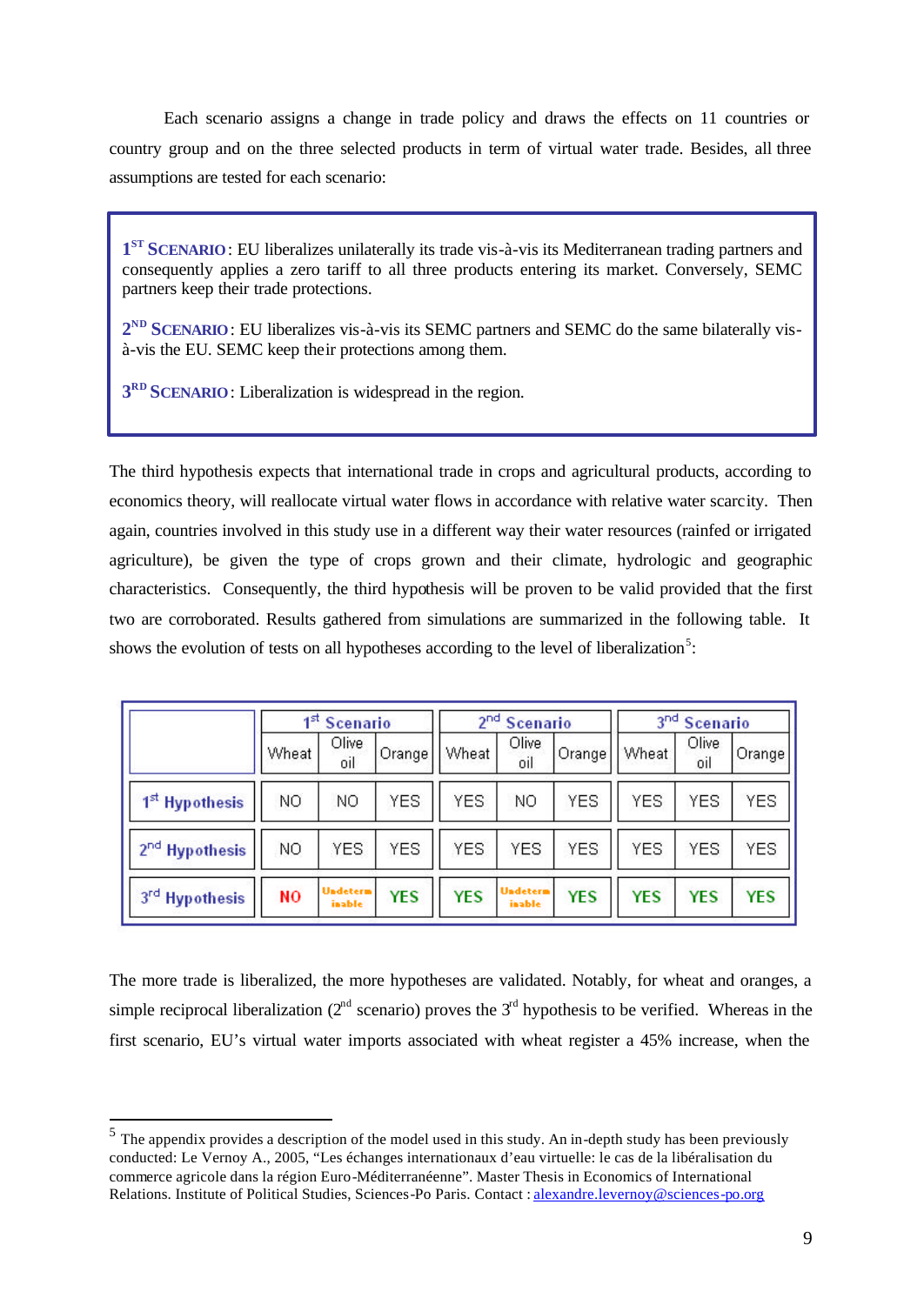liberalization is reciprocal, EU's virtual water exports grow by 13hm<sup>3</sup> per year. In particular, this scenario enables Libya to increase its virtual water imports of 32%.

In the third scenario, trade liberalization accentuates its effect notably for olive oil. Trade between SEMC increases sharply and then can contribute to assess the possible positive effect of the creation of an *Arab Free-Trade Area*. For instance, Libya and Algeria's virtual water imports associated with wheat doubled amounting respectively to 23  $\text{hm}^3$  and 2,4  $\text{hm}^3$ . These imports are largely coming from the EU, Tunisia and Morocco. Given irrigation practices and specific water demands in those countries, first and second hypothesis are largely verified. Concerning olive oil and oranges, virtual water imports are well reallocated from SEMC (particularly Morocco) using relatively less water to SEMC (Israel, Jordan, Lebanon) using relatively more water. Hypothesis 1 and 2 are well verified for these two products.

## **5. CONCLUSION**

Effects of trade liberalization in agriculture of the selected products over water resources will be positive if two conditions are verified. On the one hand, exporters are using water more efficiently in their production process than importers, meaning that they have higher water productivity. On the other hand, exporters must produce more intensively rainfed-crops rather than irrigated-crops relatively to importers.

Water is central to agricultural trade relationships in the Euro-Mediterranean region. However, stakes are global: like SEMC, other developing countries will increase their withdrawals as a result of their plausible production increase in the years or decades to come. At a multilateral kvel, some answers to these stakes have been sketched out. Uruguay Round negotiations hatched out the principle of *multifunctionality*: future negotiations will have to take into account various non-trade aspects of agricultural trade. Like food security, (virtual) water should become a key factor to the definition of the concept of *multifunctionality*.

Even so, at the local or regional level, there is no example of policy that including the concept of virtual water as a tool for a sustainable management strategy of water resources.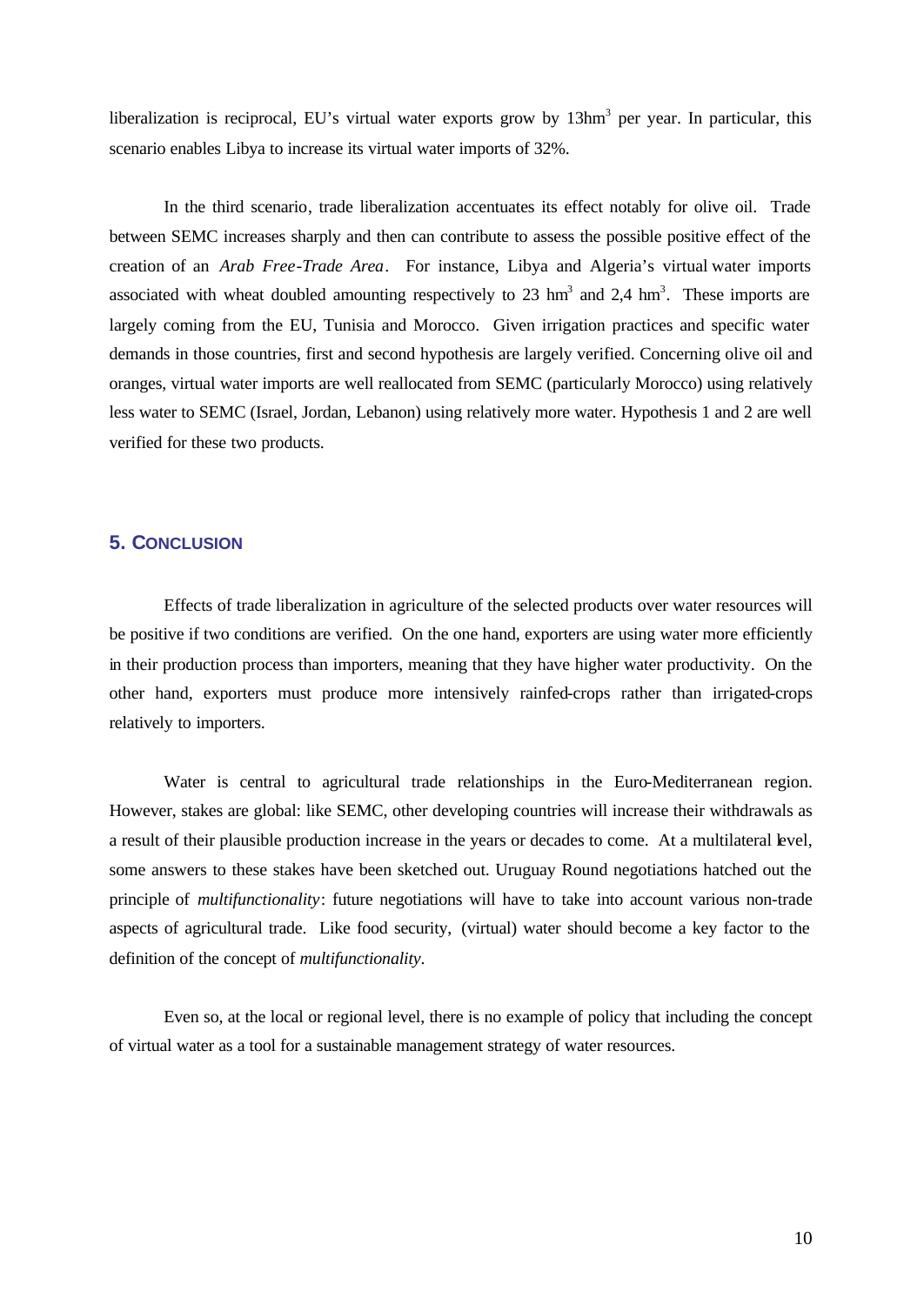## **6. REFERENCES**

Allan, J.A. 1993. *Fortunately there are substitutes for water otherwise our hydro-political futures would be impossible*. In: Priorities for water resources allocation and management, ODA, London, pp. 13-26.

Allan, J.A. 1994. *Overall perspectives on countries and regions*. In: Rogers, P. and Lydon, P. Water in the Arab World: perspectives and prognoses, Harvard University Press, Cambridge, Massachusetts, pp. 65-100.

Burak S. 2002. Politiques de l'eau dans les pays méditerranéens. Synthèse régionale des dossiers pays. Plan Bleu.

Falkenmark M., 1995. *Coping with Water Scarcity under Rapid Population Growth*. Conference of SADC Ministers, Pretoria 23-24 November 1995.

FEMISE. 2003. L'impact de la libéralisation agricole dans le contexte du partenariat euroméditerranéen. Rapport du Forum euro-méditerranéen des instituts économiques.

Hakimian, H. 2003. *Water scarcity and food imports: an empirical investigation of the 'virtual water' hypothesis in the MENA region*. Review of Middle East Economics and Finance, 2003, vol. 1, issue 1, pages 71-85.

Hoekstra, A.Y. and Hung, P.Q., 2002. Virtual water trade: a quantification of virtual water flows between nations in relation to international crop trade. Value of Water Research Report Series No.11, IHE, the Netherlands.

Lant, C. 2003. *Virtual water discussion: commentary.* Water International 28, p113-115

Le Vernoy, A. 2005. *Les échanges internationaux d'eau virtuelle: le cas de la libéralisation du commerce agricole dans la région Euro-Méditerranéenne*. Master Thesis in Economics of International Relations. Institute of Political Studies, Sciences-Po. Paris.

OCDE. 2002. *Agricultural Policies in OECD Countries: Monitoring and Evaluation 2002*.

Plan Bleu. 2004. *L'eau et les méditerranéens: situation et perspectives*. PNUE/PAM/Plan Bleu. MAP Technical Report Series n°.158. Athènes.

Renault, D. & Zimmer, D. 2002. *Virtual water in food production and global trade: review of methodological issues and primarily results*. World Water Concil and FAO-AGLW. Disponible sur http://www.worldwatercouncil.org/virtual\_water/documents.shtml.

Rosegrant W., Cai X. & Cline S. 2002*a. Global water outlook to 2025, adverting an impeding crisis*. International Food Policy Research Institute Washington, D.C., U.S.A. International Water Management Institute Colombo, Sri Lanka.

Rosegrant W., Cai X. & Cline S. 2002*b. World water and food to 2025*. International Food Policy Research Institute Washington, D.C., U.S.A.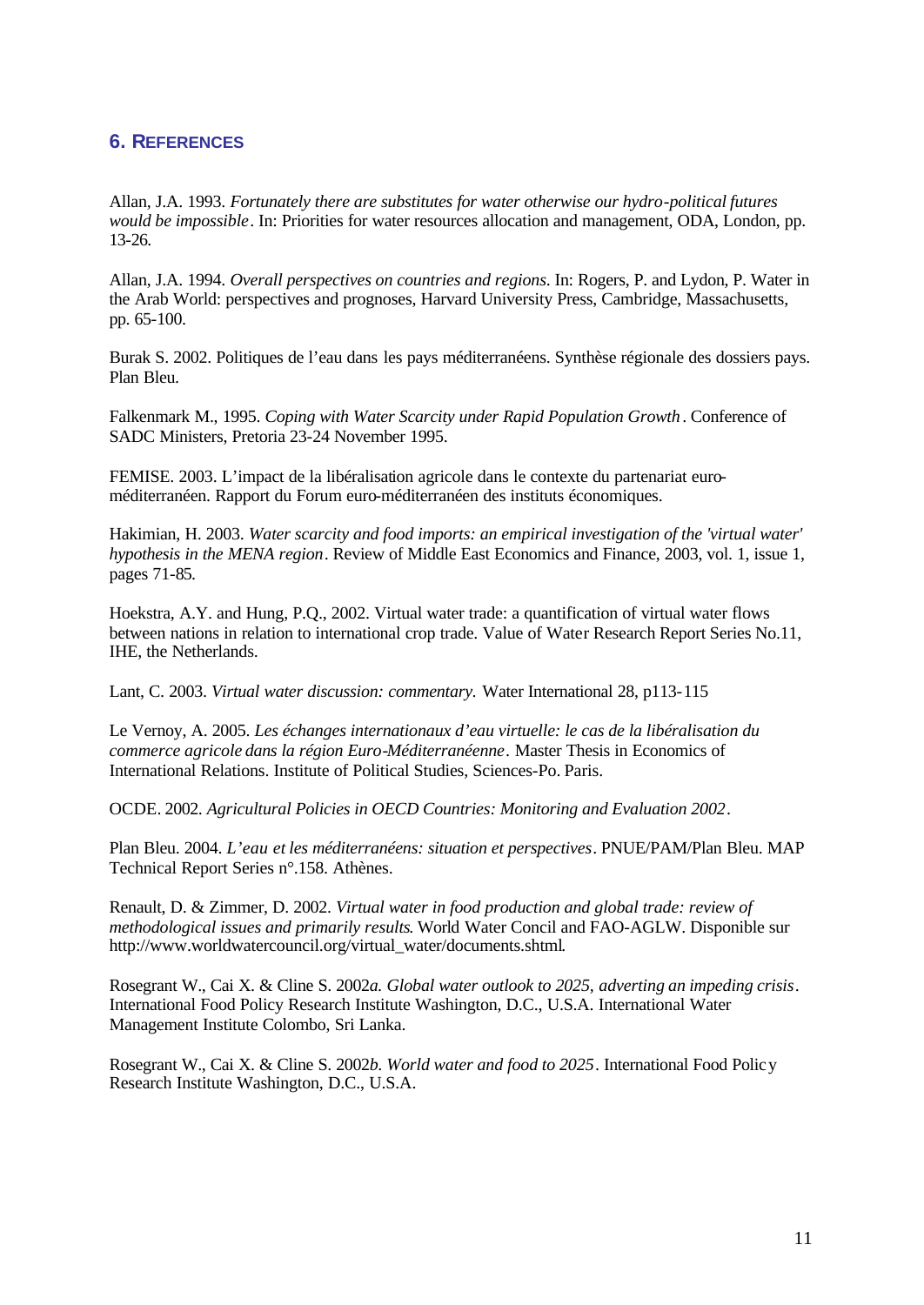## **7. APPENDIX: THE MODEL**

The complete model used in this study is two-fold. On the one hand, changes in trade policy and variations of trade flows are modelled in a partial equilibrium model using *GSIM 25x25*. On the other hand, virtual water contents and international trade volumes variations are modelled thanks to the *CROPWAT* model elaborated by the FAO.

## *International trade modelling with GSIM 25x25*

**I**t is a partial equilibrium model, which allows the analysis of global, regional or unilateral changes in trade policies for a specific product or sector that takes into account trade creation and divergence. It also considers variations in bilateral tariffs (ad valorem equivalent) and production and exports subsidies. The model relies on the *Armington assumption* that allows a degree of imperfect substitution between domestically produced and foreign produced goods. Thus, domestic and imported goods are aggregated into a new composite product using a CES demand function (Francois *et al*. – 1997).

In our simulation, European Union is the one that gather 15 members, before the process of enlargement of May 2004. The simulation includes also the following 10 SEMC: Algeria, Egypt, Israel, Jordan, Lebanon, Libya, Morocco, Syria, Tunisia and Turkey. Data on crops production for the year 2002 are extracted from the online database of the *Food and Agriculture Organisation* of the United Nation (FAOSTAT)<sup>6</sup>. Concerning Wheat and olive oil, world prices are collected from the UNCTAD database and from the World Bank for Oranges. For all three products, demand, supply and substitution elasticities come from UNCTAD's *TRAINS* database<sup>7</sup>. Bilateral trade for 2002 are from United Nations' *COMTRADE* database. Finally, bilateral tariffs are taken from: *TRAINS* (NPF tariffs) and EU's *Market Access DataBase*<sup>8</sup> (preferential tariffs applied by the EU to imports coming from its Mediterranean trade partners).

#### *Virtual water content calculation*

The *CROPWAT* model developed by the FAO and used in this study allows us to reach three objectives:

- $\triangleright$  estimate water quantity needed to produce each crops in different countries;
- $\triangleright$  quantify the volume of virtual water flows between nations;

l

<sup>&</sup>lt;sup>6</sup> Accessible from <u>http://faostat.fao.org/</u><br><sup>7</sup> Accessible from <u>http://r0.unctad.org/trains/</u>

<sup>&</sup>lt;sup>8</sup> Accessible from http://mkaccdb.eu.int/mkaccdb2/indexPubli.htm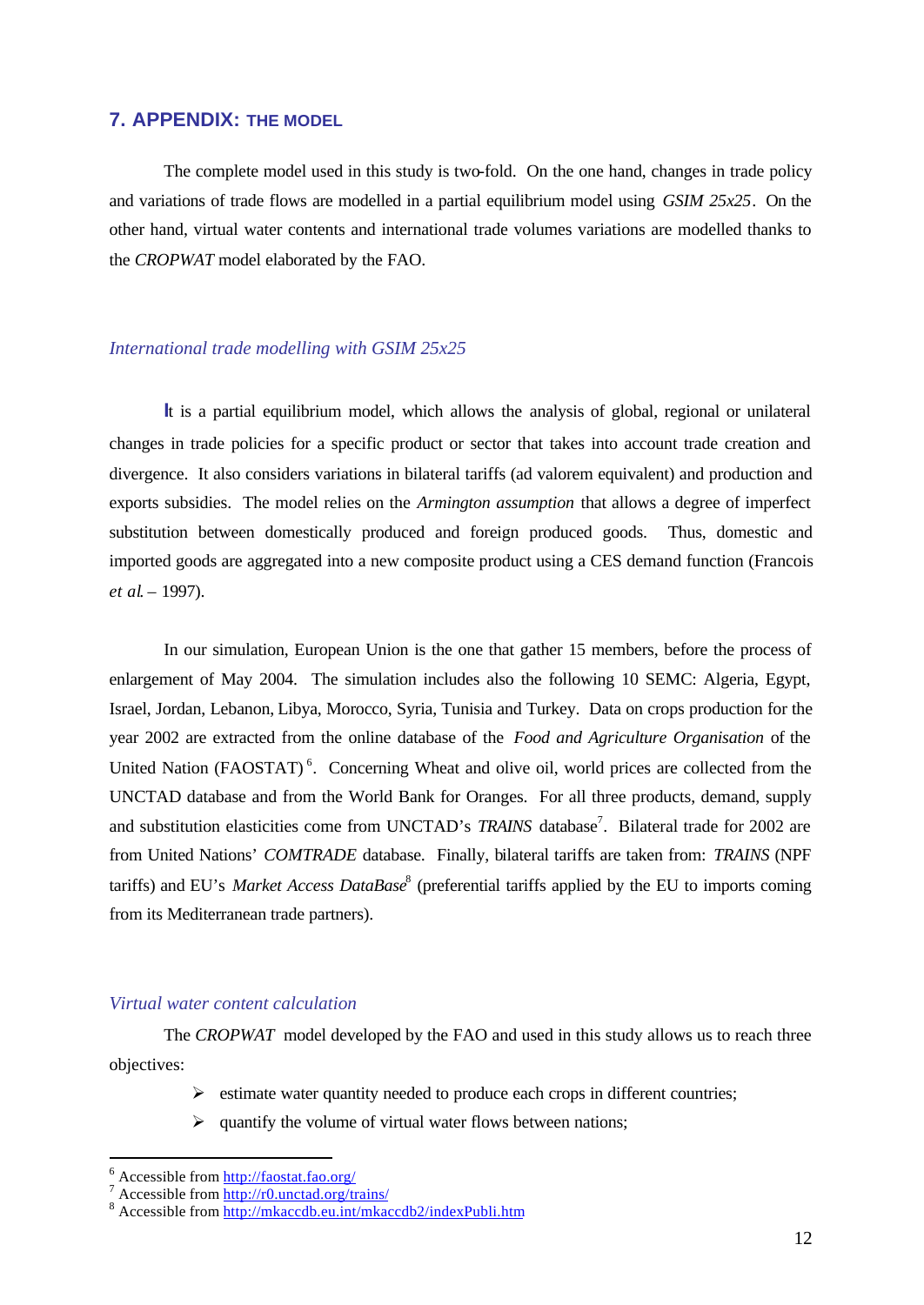$\triangleright$  studying the effect of a trade policy change on virtual water flow by connecting it to *GSIM*.

Data on water are still relatively scarce quantitatively and when they refer to virtual water flows there is a true lack of data (Hakimian, H. 2003). Somehow, FAO developed several databases that enabled us to pursue our study. Crops yields for 2002 are collect from FAO database. Specific water demands are determined thanks to all available scenarios in the *CROPWAT* model *for Windows*. Data on oranges are assessed from a citrus fruit basket (lemons, oranges, tangerine and grapefruit). Finally, let's recall that the study from A. Y. Hoekstra and P.Q. Hung (2002) was of the utmost value as it contains a lot of data on *specific water demands* for the commodities selected for this study.

#### *Model Diagram*

The following diagram summarizes the combination of both models: *GSIM* and *CROPWAT*: